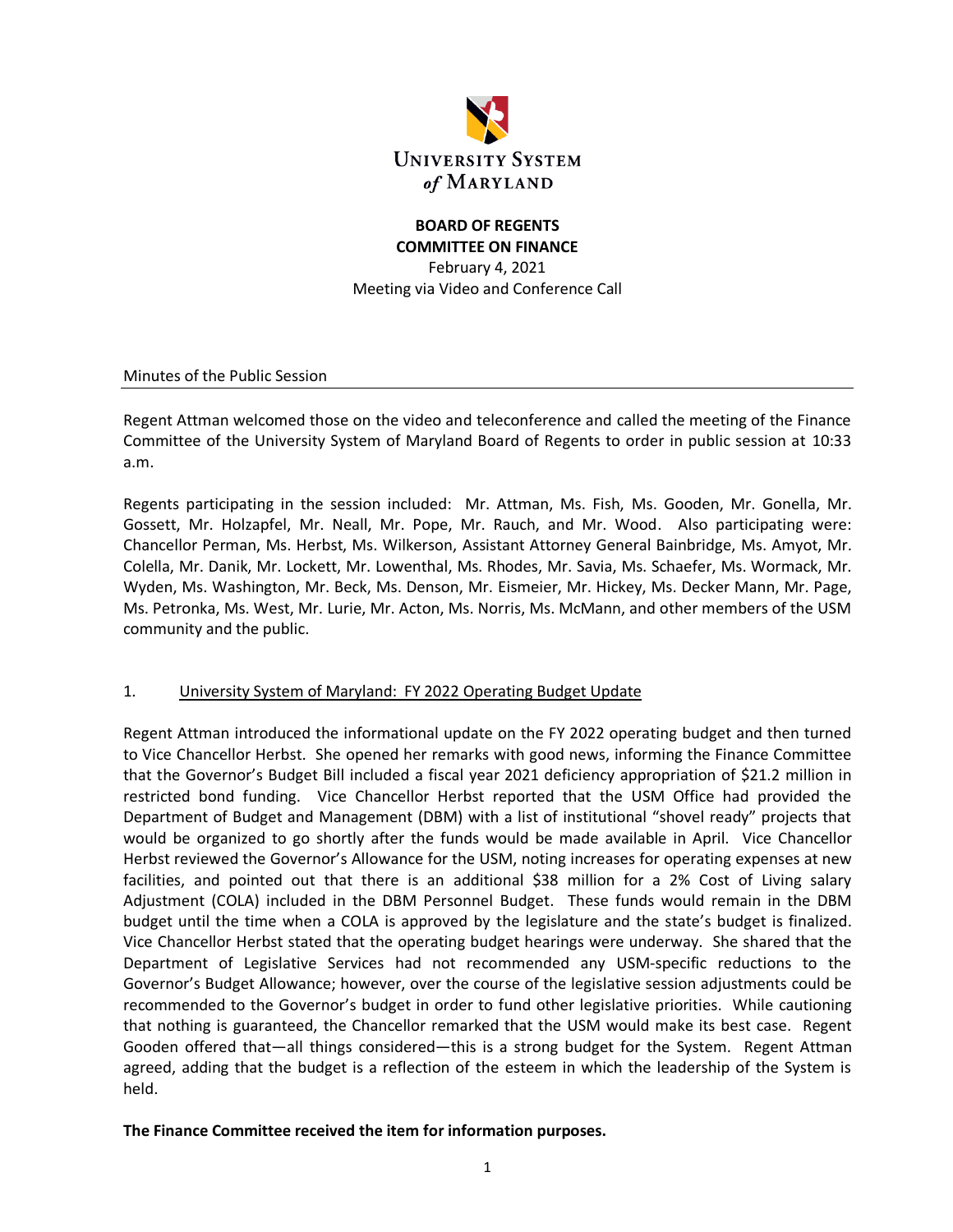### 2. Discussion of FY 2020 USM Audited Financial Statements

Regent Attman stated that this information item concerns the System's annual audit of its financial statements for the year that ended June 30, 2020. He explained that Ms. Denson would review the key takeaways from the audited financial statements, and Vice Chancellor Herbst together with Mr. Page would take the committee members through a discussion about financial planning in the System and the current state of the USM's financial strength.

Vice Chancellor Herbst reported that in advance of the bond sale, she and the Chancellor together with members of the financial team met with the three major credit rating agencies in January. She informed the members of the committee that each of the rating agencies—Moody's, S&P, and Fitch—affirmed the USM's existing strong ratings with a "stable" outlook. As Regent Attman pointed out, this occurred at a time when the 2021 outlook for the U.S. higher education sector remains negative. Chancellor Perman added that the "power of System" carried a lot of sway. Vice Chancellor Herbst noted that all three groups asked about the System's strategic planning process. She also reported that in the upcoming week the System would auction over \$300 million of revenue bonds, including the refinancing of more than \$150 million of previously issued bonds.

Turning to the System's Audited Financial Statements, Vice Chancellor Herbst explained that the statements are important to investors and the financial community, potential partners, as well as the Board and USM leadership in assuring effective and responsible financial management. The System's financial statements are also included in the state's audited financial statements. Addressing the decline in unrestricted reserves of \$78 million, she indicated that the reduction reflects a number of events that are believed to be one-time or short-term in nature. Vice Chancellor Herbst explained that over the years the System had built up financial strength that gave it the ability to withstand and manage through the pandemic, without jeopardizing the institutions' ability to resume their operations in a regular capacity as they emerge out the other side.

She then turned to Ms. Denson, USM Comptroller, who reviewed key takeaways from the audited financial statements. Ms. Denson began by saying that the USM received a clean/unqualified opinion once again. She walked the group through the financial charts provided with the meeting materials. Ms. Denson noted that this year the USM is taking materiality into consideration and is no longer capturing some of the smaller entities in the financial statements. The affiliated foundations that are being removed from the System's financial statement reporting will continue to be subject to the Board's Policy on Affiliated Foundations. Their statements along with other compliance documents will continue to be reviewed annually. She also pointed out that the USM's key balance sheet strength ratio had improved in FY 2020, largely because the System had not issued any new revenue bonds in the fiscal year.

Mr. Page presented a series of slides on the USM's financial planning and its relationship to the financial statements. He reviewed the calculation of institutional fund balance goals and addressed the difference between the state's Rainy Day Fund and the USM fund balance. While the former is money that has been set aside specifically for an economic downtown or crisis, the fund balance is the result of a large number of managers at the institutions who have saved money for a future specific need, such as a renovation to a dining hall. These reserve accounts are held at an individual department level. Mr. Page reported that in determining the USM's bond rating, the credit agencies pointed to the strong leadership of the Board, Chancellor, and institution presidents; consistent financial support of the operating and capital budgets; and, the build up in financial strength. Along with the financial statements, Mr. Page cited several examples of input to the financial management cycle including fall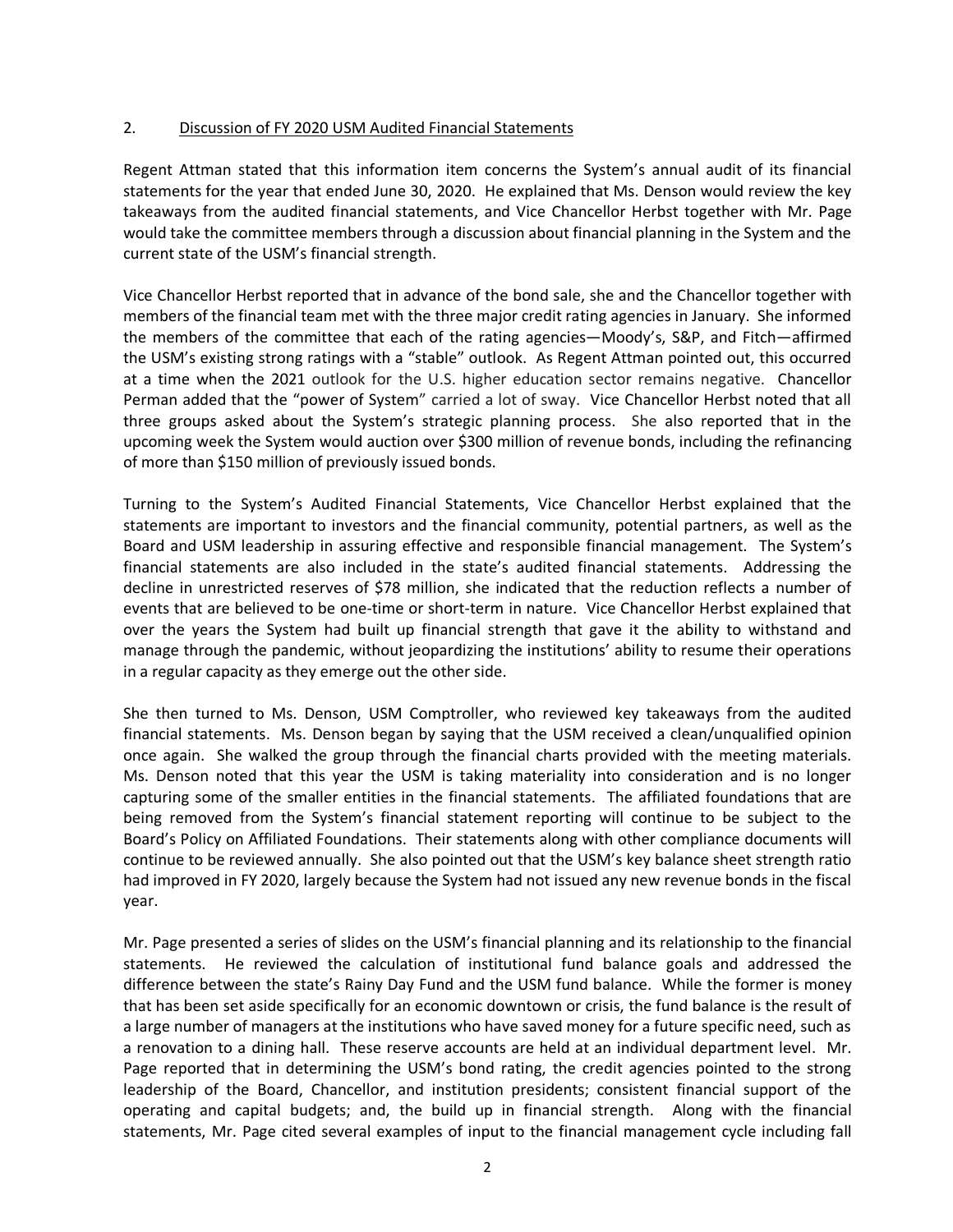enrollment, campus master plans, capital and operating budgets, debt issuance, and spring enrollment projections. A graph displayed a recent history of the System's available funds to debt outstanding, currently standing at 127%. This figure is expected to decline during FY 2021 since debt will be issued, yet it will remain above the stated policy requirement of 90%. The Board's policy on debt is designed to support the financial health of the System. Mr. Page noted that the System would have under \$1.3 billion in debt outstanding following the bond sale, an amount still within the statutory cap of \$1.4 billion. Mr. Page's presentation is available online at [https://www.usmd.edu/regents/agendas/20210204-FC-](https://www.usmd.edu/regents/agendas/20210204-FC-Financial-Statements-Presentation.pdf)[Financial-Statements-Presentation.pdf](https://www.usmd.edu/regents/agendas/20210204-FC-Financial-Statements-Presentation.pdf)

#### **The Finance Committee received the item for information purposes.**

## 3. FY 2020 Effectiveness and Efficiency Results

Regent Attman reviewed the annual report of activities, prepared by Vice Chancellor Herbst and her team in conjunction with the individual efforts reported by each institution. He reminded the group that the Board's E&E initiative leads with effectiveness. As displayed in the first summary chart, the institutions' efforts during FY 2020 resulted in a combined new savings of over \$65 million. The savings are characterized in five financial classification categories. As shown on the second summary chart, there were significant savings via consortial buying through the use of the Maryland Educational Enterprise Consortium (MEEC) contracts and other leveraged contracts executed out of the System Office. Regent Attman shared a tangible example with the group. When the institutions needed to pivot faculty, students, and staff last spring to online education and telework due to the COVID-19 pandemic—and purchase the necessary equipment—the contracts in place by MEEC yielded tremendous savings. In particular, the heavily leveraged master contract for hardware resulted in savings of over \$7 million, nearly \$2.5 million more than in the prior fiscal year. Vice Chancellor Herbst added that during a period of laptop shortages last spring, the USM was in a very favorable place in line due to its long-term arrangements.

Regent Attman then recognized Ms. Petronka, Executive Director for MEEC—a consortium of all USM institutions, other Maryland public and private 4-year institutions, community colleges and K-12's—and Mr. Eismeier, Interim USM CIO who spearheads the leveraged contracts out of the System Office and oversees the E&E program. Ms. Petronka took the opportunity to acknowledge and offer praise of all of the procurement officers who had stepped up to the plate to help with the Consortium's initiatives. She informed the Committee that UB's online exam proctoring services agreements had been expanded to the MEEC membership. Ms. Petronka explained that all MEEC discounts were available to all members, and once a vendor is selected the member can further negotiate an agreement. Mr. Eismeier provided an update on several E&E reporting enhancements under discussion, including the development of a web-interface for collecting and displaying initiative data throughout the year. This would enhance the value back to the institutions by providing real-time dynamic data to see what others are doing regarding efficiency programs and provide opportunities to leverage each other's ideas and capitalize on collaboration. Regent Attman thanked everyone for their hard work in keeping the USM's E&E program thriving and looking for ways to create collaborative value.

### **The Finance Committee received the report for information.**